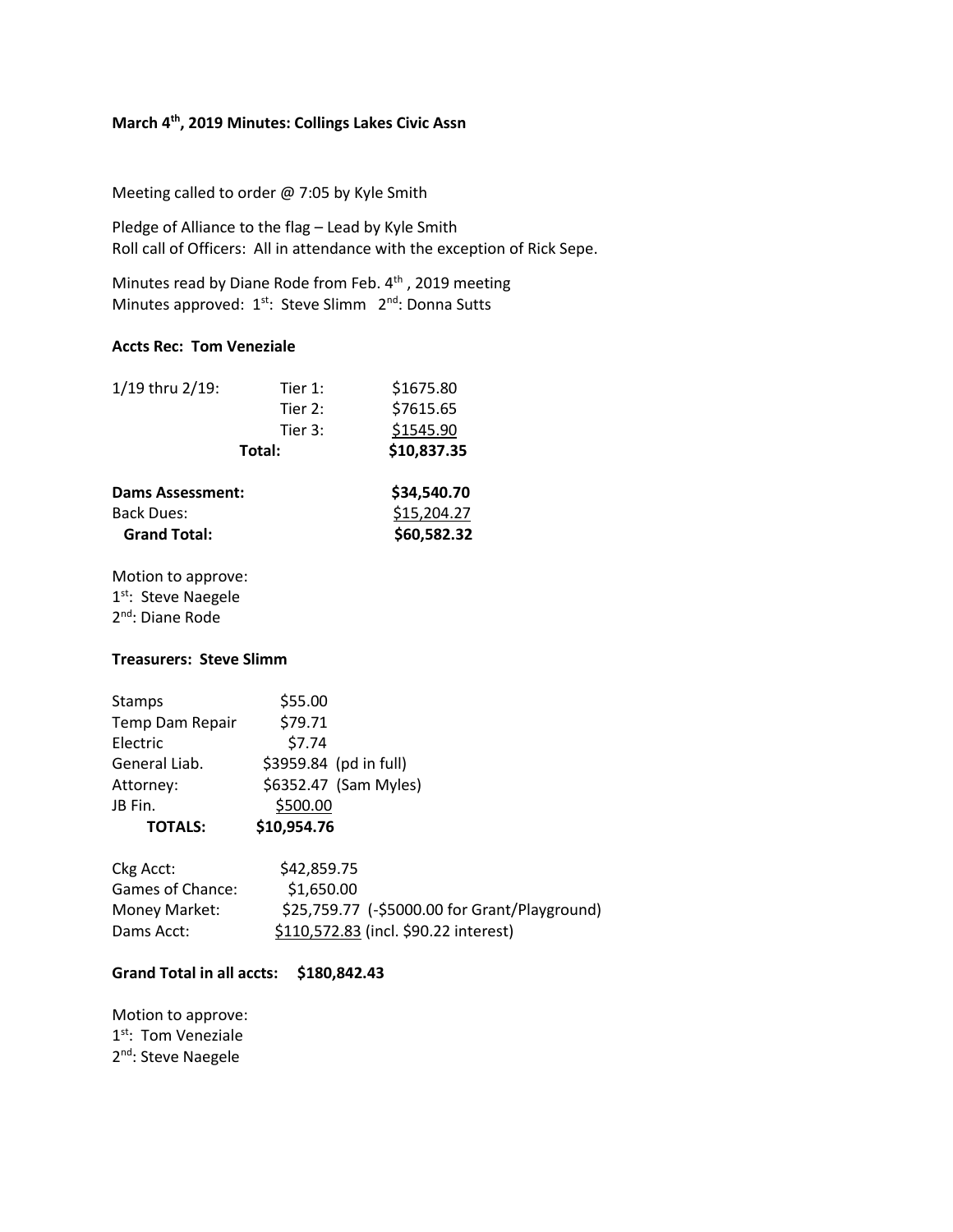### **Bills for approval:**

Electric \$7.74

Motion put on the floor to give Steve Slimm approval the pay Electric bills up to \$35.00, because of Time bill arrives, it will be late, if we waiting for our monthly meetings.

Motion to approve: 1<sup>st</sup>: Diane Rode 2<sup>nd</sup>: Tom Veneziale

### **COMMITTEE REPORTS:**

| <b>Grounds: Josh Anderson</b>           | Beach clean will be held on March 23 @ 10am on<br>1 st Beach. Gloves & Bags will be provided.<br>Weather permitting.                                                                                                                         |
|-----------------------------------------|----------------------------------------------------------------------------------------------------------------------------------------------------------------------------------------------------------------------------------------------|
|                                         | Donna Sutts, said she would donate gloves.                                                                                                                                                                                                   |
| Dams: Steve Slimm<br>(Steve Bailey-vac) | Braddock lake is at a safe level now. Patchwork is<br>needed on spillway. In Steve's absences John Besch<br>will handle replacement of boards on Braddock,<br>and Steve Slimm with address Lake<br>George. Lake Albert is up and doing fine. |
|                                         | Would like approval for the purchase of more<br>Concrete.                                                                                                                                                                                    |

#### **Fundraising: Diane Rode/Donna Sutts**

We are still selling Wawa hoagie coupons for \$4.00/each, they are good for Lunch and breakfast shorti .

On April 20: We will be having a Easter Flower Sale at 1<sup>st</sup> Beach following Easter Egg Hunt.

Also, Michelle Hetzel has graciously volunteered to help us put together A coach bingo night in the near future. Michelle has had experience with this from working with the Folsom School. (Thank you Michelle). Also Letter were sent previously to several designers in hopes to get a couple of free bags donated.

Still haven't rec'd the 50/50 coupons we've been waiting on. Once we do we will distribute amongst our board members to sell. Drawing was to be our next meeting: April 1<sup>st</sup>, if goes well.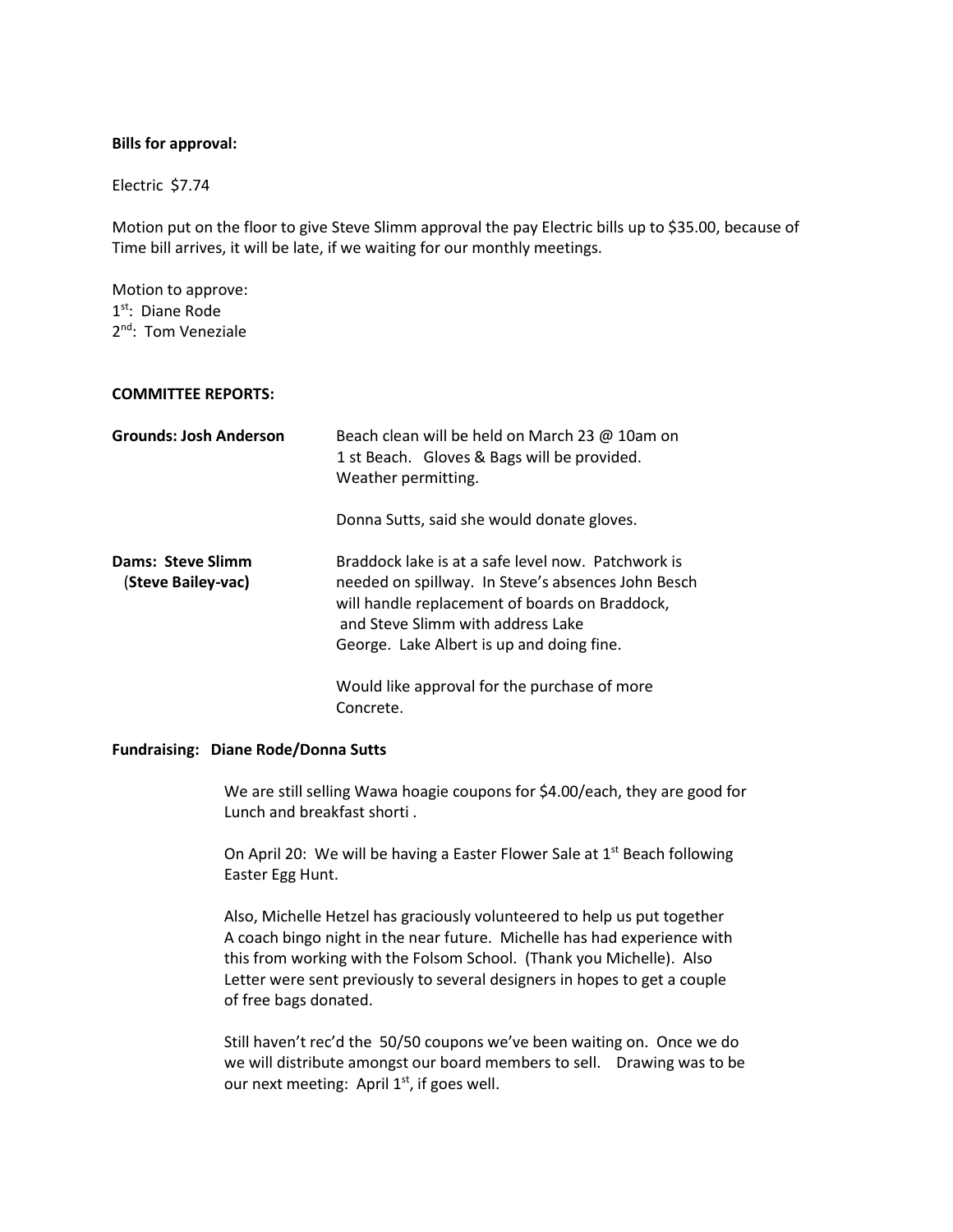# **Activities: Diane Rode**

April 20, 2019, we will once again be having a Easter Egg Hunt to kids Up to 10 yrs old. (Flier and signs to be posted)

# **OLD BUSINESS:**

Some payments plans, are becoming late, members made 1<sup>st</sup> payments, and we are still waiting for payment 2 & 3, these members names will be sent to the collection Attorney, for failure to comply.

# **NEW BUSINESS**

- 1) Meeting has been setup with TD Bank, Kyle Smith, Steve Slimm and Tom Veneziale. Looking to appy for 1.2 million to hopefully start 2 dams together.
- 2) 1  $1<sup>ST</sup>$  Beach cleanup, will be posted on Website, and Facebook.
- 3) Steve Naegele rec'd email of concerns not having access to Lake George and Lake Albert. It was brought up that 2 yrs ago, the CLCA started to clear an area on Lake George Dr, so that cars/trucks could park, and be able to put boat in water, this process was shutdown, by Pinelands, due to calls from our opponents during the legal fight. Kyle has asked Josh Anderson to look into getting permits, so we might be able to proceed with the clearing.
- 4) Donna Sutts, asked that we have a board meeting to approve By Laws, she was advised that when this board took our seats we had approved, and that meeting was held in August at Steve Slimm's house prior to her seat on the board. Kyle asked that the board go over the by laws, and send him emails concerning any questions or changes.

## **OPEN TO FLOOR:**

Courtney Myers ask if we applied for any help, she was advised that we are currently waiting on the Governor to sign new bill to allow us to apply for low interest loan. Asked about FEMA, said any information she might find for us would be appreciated. Since we are A Private Resident Committee, there's a lot we don't qualify for.

Michael Sutts once again asked about (4<sup>th</sup> Beach) advised it was sold for tax purposes to: NJ Natural Lands Trust, 22. S Clinton Ave, CN 404, Trenton, NJ 08625 in 1993, CLCA was not tax exempt by FOLSOM BORO. Donna Sutts mention that by the "By Laws" that land shouldn't have been sold without public notice or vote.